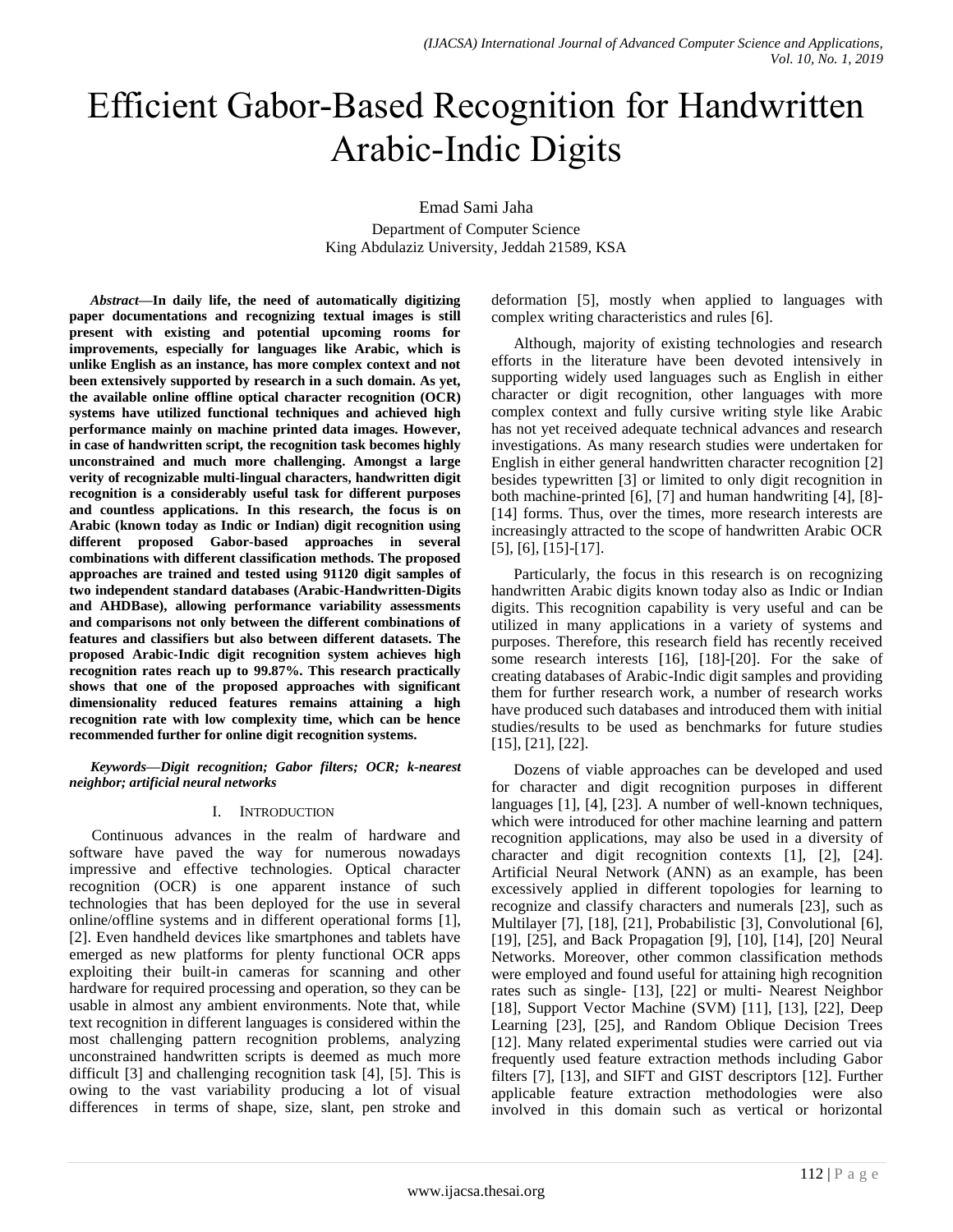histograms [11], and different basic dimensional, spatial, or directional aspects of a letter or digit sample [18].

The main contributions of this research are:

- a proposed system for handwritten Arabic-Indic digit recognition in offline mode with a recommendation for a potential online counterpart for future;
- different proposed Gabor-based approaches using mainly two algorithmic methods for feature selection and dimensionality reduction;
- an extended analysis from different aspects for performance assessment and comparison between different combinations of features and classifiers applied on two independent standard large-scale databases; and
- an investigation for the effects of using the same proposed approaches under the change of database, enabling performance variability evaluation, validation, and comparison.

Noteworthy, throughout this research paper we use the phrase of "Arabic digit" by all means to refer to a digit writing style also known as Indian- or Indic- digit, is the commonly used style by Arabs nowadays, as shown in Table 1 along with the corresponding worldwide style for each digit.

In the rest of this paper, Section 2 provides brief introduction about the concepts of Gabor filters and technically describes a number of created and used Gabor filters. Section 3 describes the databases of Arabic-Indic digit images used for training and validating the proposed system. Detailed feature extraction methods for both the major Gabor based and the additional supplementary features are illustrated in Section 4. The adopted classifiers are presented in Section 5. Section 6 explains the methodology of the conducted experimental work and analyzes the obtained results from different perspectives. Finally, the conclusions and brief discussions are given in Section 7.

## II. GABOR FILTERS

Gabor filters increasingly attract more research interests, due to their latent ability for effective analysis and distinctive feature representation of visual appearance in image and video data. Such Gabor filters have been effectively used in different fields including computer vision, image processing, document analysis, and pattern recognition [13]. Gabor filters have been further extended to the use in biometric applications, such as face detection and recognition, iris recognition, and fingerprint recognition [26]. Numerous existing systems and applications confirm the potency and usefulness of Gabor-based analysis and features in different forms [25]. Object tracking, texture analysis, and multilingual optical character or digit recognition are present various applications, where Gabor filters have been employed [27].

The complex 2D Gabor filter can be mathematically described in different formulations, where one possible formula can be defined in the spatial domain [28] as follows:

TABLE I. HANDWRITTEN AND PRINTED ARABIC DIGIT STYLE WITH THEIR CORRESPONDING WORLDWIDE STYLE FOR EACH DIGIT

| <b>Arabic</b><br>(Indic) | Handwritten | ٠ |                                    | ◠          | $\sim$ | O |        |  |  |
|--------------------------|-------------|---|------------------------------------|------------|--------|---|--------|--|--|
|                          | Printed     |   |                                    |            | سه     | ٥ |        |  |  |
| Worldwide                | 0           |   | ◠                                  | $\sqrt{2}$ |        |   | o<br>O |  |  |
|                          |             |   | $\sim$ $\sim$ $\sim$ $\sim$ $\sim$ |            | $\sim$ |   |        |  |  |

$$
\Psi_{s}(x, y; f, \theta) = \frac{f^{2}}{\pi \gamma \eta} e^{-\left(\frac{f^{2}}{\gamma^{2}}x^{2} + \frac{f^{2}}{\eta^{2}}y^{2}\right)} e^{j2\pi f x'} \tag{1}
$$

Where

 $x' = x\cos\theta + y\sin\theta$ ,  $y' = -x\sin\theta + y\cos\theta$ 

Here *x* and *y* are the spatial coordinates of the filter. *f* denotes the central frequency parameter. The rotation angle of the Gaussian major axis and the plane wave is symbolized by *θ*. *γ* and *η* are parameters used to control the bandwidth, where *γ* and *η* are the sharpness along the major and minor axes respectively.

This 2D Gabor filter can be also represented in the frequency domain as follows:

$$
\Psi_F(u, v; f, \theta) = e^{-\frac{\pi^2}{f^2} (\gamma^2 (u' - f)^2 + \eta^2 v'^2)}
$$
\n(2)

Where

 $u' = u\cos\theta + v\sin\theta$ ,  $v' = -u\sin\theta + v\cos\theta$ 

In the frequency domain the *x* and *y* coordinates are replaced by *u* and *v*, which are the frequency variable pair of the filter. For further practical implementation in the frequency domain, as defined in  $(3)$ , the Fast Fourier Transform (**FFT**) is applied to a digit sample image  $I(x, y)$ , then the output transformed image is multiplied by the Gabor filter in the frequency domain defined by (2), as such, the convolution of the Gabor filter and the Fourier transformed image is performed. Eventually the resulting response, which represents the initially extracted Gabor-based features, is computed by applying the Inverse Fast Fourier Transform (**IFFT**) to the output of the convolution operation, as in (3).

$$
g(u, v; f, \theta) = \mathbf{IFFT}\Big[\Psi_F(u, v; f, \theta) \otimes \mathbf{FFT}\Big[I(x, y)\Big]\Big]
$$
\n(3)

In this research 24 different Gabor filters with different four scales  $(0, 1, 2,$  and 3) and six orientations  $(0^{\circ}, 30^{\circ}, 60^{\circ})$ , 90°, 120°, and 150°) are generated, as demonstrated in the spatial domain in Fig. 1, where each orientation is  $\theta_k$  is computed by  $\theta_k = k\pi/n$ , where  $k = \{0, 1, \ldots, n-1\}$  and  $n = 6$  the number of used orientations.

Fig. 2 shows a normalized sample image of digit "9", the transformed version of the same image via **FFT**, and the convolution of the transformed image with each of the generated 24 Gabor filters represented in the spatial domain.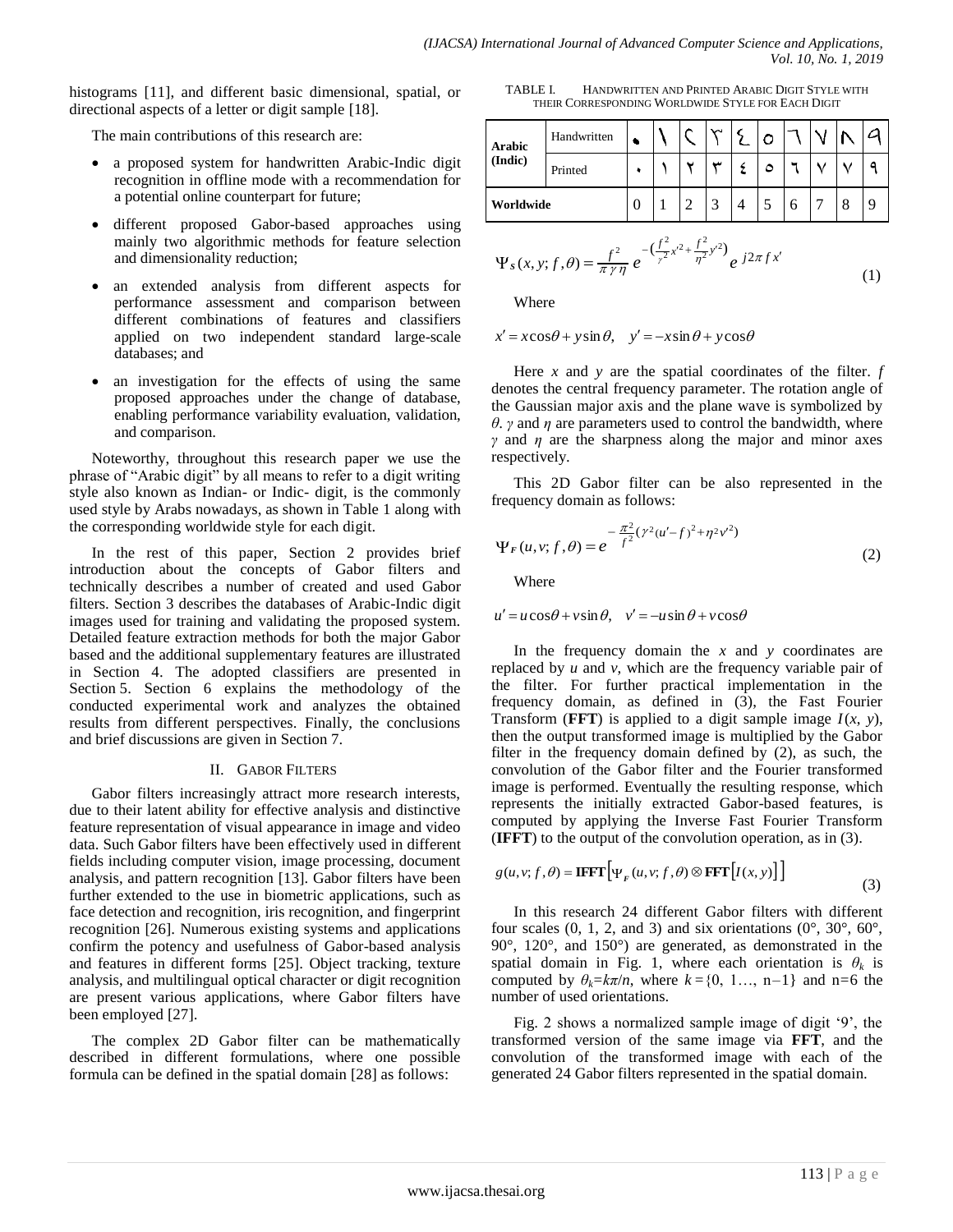

Fig. 2. (a) Normalized Sample Image of Digit 9, (b) The Transformed Image Via FFT, and (c) The Convolution for Each of the 24 Gabor Filters with the Transformed Image.

#### III. ARABIC-INDIC DIGIT DATABASES

In this research, two different databases are used for conducting the experimental work, since they are publicly available standard databases. This enables performance variability evaluation, validation, and comparison. Noting that, both databases comprise handwritten Arabic digit samples from zero to nine collected from a number of writers and they are designated for Arabic-Indic digit classification purposes.

| DB1 . I C Y E O T V A 9                       |  |  |  |  |  |
|-----------------------------------------------|--|--|--|--|--|
| DB2 \ \ \ \ \ \ \ O                           |  |  |  |  |  |
| Digit (0) (1) (2) (3) (4) (5) (6) (7) (8) (9) |  |  |  |  |  |



TABLE II. DESCRIPTIONS OF THE USED DATABASES

| <b>Characteristic</b>                         | DB1   | D <sub>R</sub> 2 |
|-----------------------------------------------|-------|------------------|
| Number of writers                             | 44    | 700              |
| Total samples per digit (0-9) for each writer | 48    | 10               |
| Total digit samples per writer                | 480   | 100              |
| Total samples per digit (0-9)                 | 2.112 | 7000             |
| Total digit samples                           | 21120 | 70000            |

TABLE III. TRAINING AND TESTING DATASETS PER DATABASE

| <b>Database</b>                    | DB1      |         | DB <sub>2</sub> |         |  |  |
|------------------------------------|----------|---------|-----------------|---------|--|--|
| <b>Dataset</b>                     | Training | Testing | Training        | Testing |  |  |
| <b>Total digit samples</b>         | 14960    | 6160    | 60000           | 10000   |  |  |
| % of database                      | 70%      | 30%     | 85.71%          | 14.29%  |  |  |
| Total samples per<br>digit $(0-9)$ | 1496     | 616     | 6000            | 1000    |  |  |

The first database of Arabic handwritten digits [22] consists of 21120 samples and will be referred to in this research as DB1. The second is a larger database known as AHDBase [21] comprising a total of 70000 samples and will be referred to in this research as DB2. Table 2 shows brief descriptions for both DB1 and DB2 databases used in this research. Fig. 3 illustrates some random digit samples of all ten digits in Arabic-Indic format (i.e. " $\cdot$ ", "', ", ",", "',", "o", "۶", "۷", "۸", "۹") from each database, representing respectively the digits from  $0'$  to  $9'$ .

For experimental work, each database was partitioned into two portions training and testing datasets. The training dataset is a larger set exclusively used for classifier training purposes while the testing dataset is exclusively used for performance evaluation. Note that training and testing datasets have exclusive data from both writer and sample aspects. Table 3 illustrates the training and testing datasets for DB1 and DB2.

#### IV. FEATURE EXTRACTION

#### *A. Gabor-based Feature Extraction*

As a preprocessing, firstly, a binary digit image is inverted to set the background pixels to zeros and the foreground pixels to ones, if not already so in the database. Secondly, the digit image is simply normalized to  $32\times32$  px in case it has equal width and height. Otherwise the larger dimension (either width or height) is resized to 32 px, whereas the smaller dimension is relatively resized to the original image size. Then padding is applied to the smaller dimension by adding zero pixels from both sides along that dimension (namely expanding the black background) to reach the 32 px, resulting in a 32×32 normalized digit image. Fig. 4 shows few digit samples before and after normalization.



Fig. 4. Original and Normalized Digit Samples.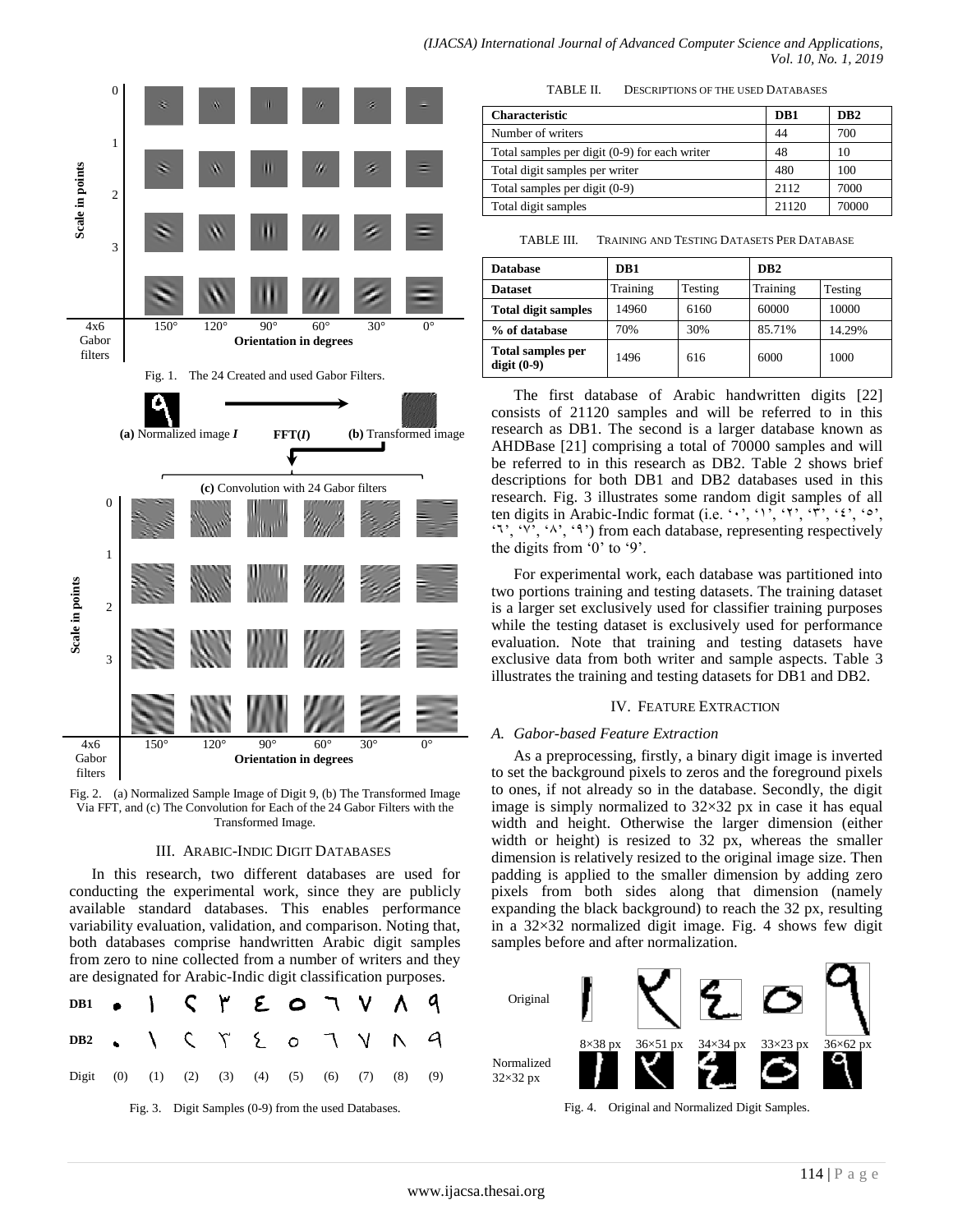Thirdly, as feature extractors, each of the created 24 Gabor filters, described in Section 2, is used to apply convolution on the normalized digit image. The resulting 24 filtered digit images (of size  $32\times32$  px each) are concatenated to form one  $128\times192$  (large) feature matrix, such that they are consistently reshaped (organized) as 4×6 filtered digit images (matrices) to eventually compose the large matrix; similar to the order shown in Fig. 1. Finally, all values of the large matrix are mapped to fit between -1 and 1, then two proposed feature selection approaches based on dimensionality reduction are applied each to compose a single Gabor-based feature vector.

*1) Dimensionality reduction*: The first proposed feature selection approach is referred to as App-1 and concerned with applying a dimensionality reduction method to the Gaborbased 128×192 feature matrix, using the following Algorithm-1.

#### *Algorithm-1*

1. Let *M* be a Gabor-based 128×192 feature matrix, where *R*=128 and *C*=192 are the total number of rows and columns respectively;

let *d*=*6* be the initial dimensionality reduction level;

let *i* be an integer indicates the current group of *d* rows in *M*, were  $1 \le i \ge |R/d|$ ; and

let *j* be an integer indicates the current group of *d*  columns in *M*, were  $1 \le j \le |C/d|$ 

- 2. Remove the  $d^{th}$  row from each *i* group of *d* rows from 1 to |*R*/*d|*
- 3. Remove the  $d^{th}$  column from each *j* group of *d* columns from 1 to |*C*/*d|*
- 4. If  $d \ge 2$ , set  $d=d-1$  and go to Step 2
- 5. Reshape the resulting 22×32 reduced feature matrix *M* ' as a single 704-value feature vector *v*

*2) Mean and mean-covariance of reduction*: The second proposed feature selection approach is referred to as App-2, which is very similar to App-1 but that it involves further computation to infer the mean and mean-covariance of the reduced Gabor-based feature matrix leading to a smaller number of effective feature vector, by using the following Algorithm-2.

## *Algorithm-2*

1. Let *M* be a Gabor-based 128×192 feature matrix, where *R*=128 and *C*=192 are the total number of rows and columns respectively;

let *d*=*5* be the initial dimensionality reduction level;

let *i* be an integer indicates the current group of *d* rows in *M*, were  $1 \le i \ge |R/d|$ ; and

let *j* be an integer indicates the current group of *d* columns in *M*, were  $1 \le j \le |C/d|$ 

- 2. Remove the  $d^{th}$  row from each *i* group of *d* rows from 1 to |*R*/*d|*
- 3. Remove the  $d^{th}$  column from each *j* group of *d* columns from 1 to |*C*/*d|*
- 4. If  $d \ge 2$ , set  $d=d-1$  and go to Step 2
- 5. Compute the 39-value mean vector  $\mu$  of the 26×39 reduced feature matrix *M* '
- 6. Compute the 39-value mean vector *s* of the covariance matrix of the 26×39 reduced feature matrix *M* '
- 7. Concatenate *µ* and *s* vectors as a single 78-value feature vector *v*

## *B. Supplementary Feature Extraction*

With a view to supplementing the Gabor-based features and improving the capability of scale invariant digit recognition, we use four additional features that are immune to change in scale and may support discrimination between ambiguous handwritten digits based on basic dimensional and spatial aspects of a digit sample. Although similar simple features were proposed and used earlier as major features for digit recognition [18], [21], we utilize four features here as mere supplementary features along with the mainly used Gabor-based features. Moreover, unlike related existing approaches, all adopted four features preserve scale (size) invariance characteristic, where none is extracted by involving any average size or average dimension within all samples of a training dataset.

*1) Ratio of width to height*: As a basic dimensional-based feature, the ratio between the width  $w_x$  and height  $h_x$  is inferred for the bounding box of an unnormalized digit sample x, which is referred to here as Ftr1 and can be simply defined as:

$$
Ftr I_x = w_x / h_x \tag{4}
$$

Such a feature, was earlier used as a major feature and highlighted to be a helpful discriminative feature between digits  $0'$  and  $1'$  [21].

*2) Ratio of foreground pixels to all pixels*: For an unnormalized binary digit image x, this feature is calculated by dividing the number of all foreground pixels  $|fg_x|$  by the total number of image pixels including both foreground and background pixels, which can be simply calculated by multiplying the with  $w_x$  by the height  $h_x$ . This feature is considered as a basic spatial-based feature and referred to here as Ftr2. It is expected to help differentiating between digits '0' and  $\mathfrak{S}'$ , as signified in [21]. The formulation of this feature can be defined as follows:

$$
Ftr2_x = f g_x / (w_x * h_x)
$$
 (5)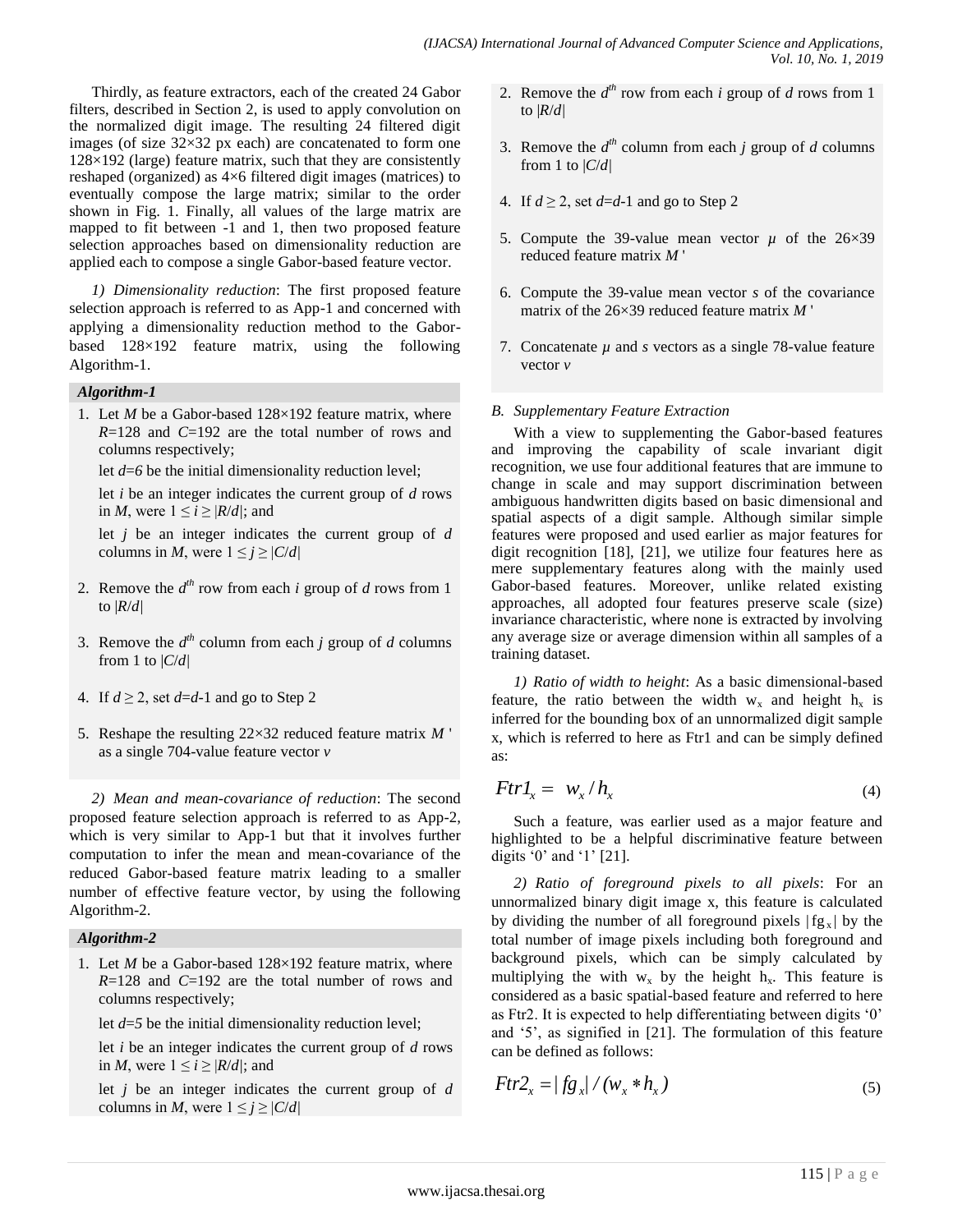*3) Ratio of foreground pixels to the square of normalized digit-larger-dimension*: This feature is referred to as Ftr3 and can be extracted from an unnormalized binary digit image by computing the ratio of the number of foreground pixels to the number of pixels in a square shaped area with sides equal to the larger dimension (either width or height) of the normalized digit bounding box (see Section 4.1). This feature assists distinguishing digit '0' from digits '1' and '5', which are mostly confused with it. Thus, Ftr3 extraction can be defined such that.

$$
Ftr3_x = /fg_x / max(w_{x'}, h_{x'})^2
$$
 (6)

Where *x* is the unnormalized binary digit image, whereas x' is the normalized same digit image.  $|fg_x|$  is the number of foreground pixels in image *x*. max $(w_x, k_y)^2$  is a function used to decide which dimension of the normalized *x'* digit bounding box is larger either the width  $w_x$ ' or the height  $h_x$ ' in order to be squared and then used for deriving the required ratio.

*4) Ratio of digit diagonal to normalized digit diagonal*: This feature is derived as a ratio between two different diagonals and referred to as Ftr4. The first diagonal is computed for an unnormalized binary digit image as the summation of the squared width and height of the digit bounding box. Whereas the second diagonal is deduced as two times the squared value of the larger dimension (either width or height) of the normalized digit bounding box. This feature supports differentiation of a randomly shaped digit '0' that could mimic any of the other digits. As such, Ftr4 can be derived using the following formulation.

$$
Ftr4_x = (w_x^2 + h_x^2) / [\max(w_{x'}, h_{x'})^2 * 2]
$$
\n(7)

Where,  $w_x^2$  and  $h_x^2$  are the squared width and height of the unnormalized digit image *x* respectively, which are summed to calculate the first diagonal. While  $\max(w_{x'}, h_{x'})^2$  is a function used to find out which dimension of the normalized *x'* digit bounding box is larger either the width  $w_{x}$  or the height  $h_{x}$  in order to be squared and then multiplied by two to compute the second diagonal and to finally derive the ratio between both diagonals.

## V. CLASSIFICATION

Towards achieving an extended analysis and a comparative study to the viability of the proposed features approaches, we adopt two different classification methods to take place in our Arabic-Indic handwritten digit recognition system.

# *A. K-Nearest Neighbor (k-NN)*

K-Nearest Neighbor (k-NN) is a commonly used classifier for a wide variety of recognition applications and categorization purposes. It is deemed as a straightforward but also a powerful discriminative classification method [18].

The learning mechanism of *k*-NN can be described as instance-based learning. Namely, it does not involve any prior stressful training phase or function approximation for building a classification model. It rather investigates the likelihood between a test sample and all other training samples represented in the multidimensional feature space. The likelihood is computed as the distance between a test and a training sample (feature vectors) in the feature space, which can be inferred using any distance function such as the most commonly used Euclidean distance.

As such, *k* closest samples (neighbors) are retrieved with their labels and the most frequent label is nominated to be the likely class of that test sample. *k* is typically a small positive integer and is more functional to be an *odd* (not *even*) number to avoid as possible the random class selection, for instance, in case of having two equal numbers of neighbors suggesting two different classes.

In this research we apply *k*-NN classifier via Euclidean distance and use it in two modes with *k*=1 and *k*=3, based on the same *k*-NN implementation method used in [29]. Nevertheless, *k*-NN is used here for classification purpose and to nominate *k* nearest neighbors of a test feature-vector. Thus, the likelihood is estimated as the sum of Euclidean distance between each test feature-vector and all training featurevectors, resulting in an ordered list of all training digitsamples based on likelihood. The labels/classes of the top *k* digit-samples in that list are nominated to be the potential labels/classes of the test digit-sample, where a repeated label/class emphasizes its likelihood and votes to itself as the candidate class.

# *B. Feed-Forward Neural Network (FFNN)*

The two-layer feed-forward neural network (FFNN) is a widely used model amongst several neural network topologies [30]. Its mechanism depends on a unidirectional information flow staring form inputs to the output layer. However, it often implicates back-propagation learning rule that propagates the information form the output layer through the hidden layer backward to the input layer [31]. As such, it computes the sensitivity of a cost function with respect to each weight and correct the error by updating each weight proportional to the sensitivity [32].

Although the two-layer FFNN comprises of a simple structure in comparison with other more complex models embracing multiple hidden layers, it is also fast and powerful in solving difficult classification problems. Since it has only one hidden layer, the number of hidden neurons has to be carefully selected to balance between enforcing desirable modeling and avoiding over fitting issue [18].

In this research, the input length is equal to the number of features in the feature vector with respect to the used approach, whereas the number of neurons in the output layer is equal to ten which is the number of classes or digits from 0 to 9. Besides, the number of hidden neurons is chosen to be equal to 300, which are used alongside the output layer to train the adopted neural net using samples of the corresponding training dataset for modeling the Arabic digit classification problem.

# VI. EXPERIMENTS AND ANALYSES

As introduced in Section 4, two Gabor-based approaches *App-1* and *App-2* are proposed and examined in handwritten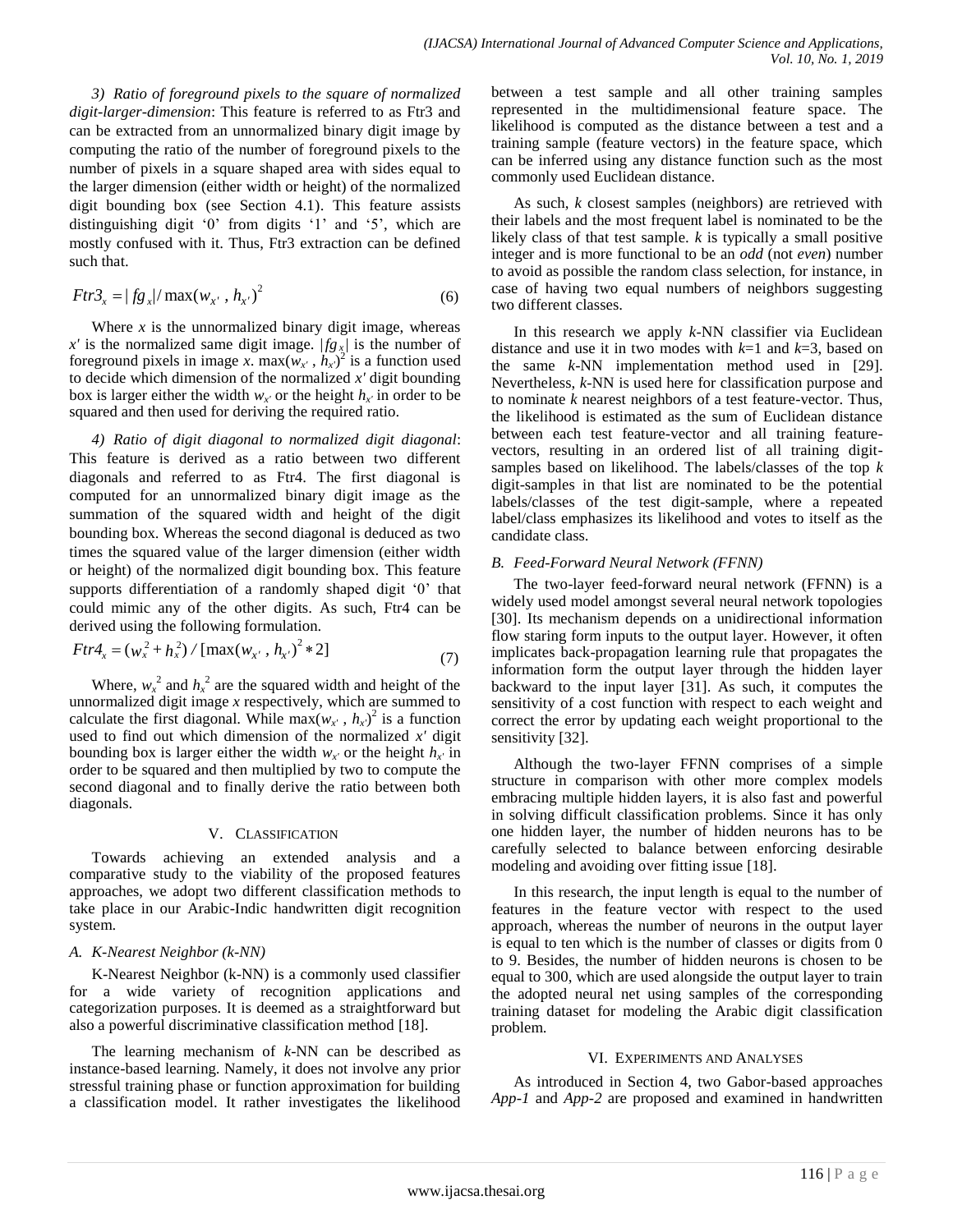Arabic digit recognition on DB1 and DB2 databases likewise. For each approach, three experiments are conducted per database using the classifiers 1-NN, 3-NN, and FFNN, described in Section 5. Table 4 summarizes the various experiments conducted in this research along with the resulting accuracies. In each of the 12 conducted experiments, all digit images in a training dataset of a designated database are used to train an associated classifier for learning a discriminative classification model. Fig. 5 illustrates an overview of the experimental framework of the proposed Handwritten Arabic-Indic digit recognition system.

Whiles all digit images in a corresponding test dataset from the same database are used accordingly to evaluate the recognition performance of the entire approach (see Table 3). The preprocessing, described in Section 4.1, is applied similarly to each training or test digit image for normalization purposes. The normalized digit image is then submitted to the feature extractors to perform convolution using the 24 generated Gabor filters, where the *App-1* or *App-2* then takes place for feature selection to compose the final feature vector of the digit sample.

The first approach *App-1* is concerned with applying the first technique of dimensionality reduction and feature selection using *Algorithm-1* to extract 704-value Gabor-based feature vector, as described in Section 4.1.1 and recapitulated in Table 4. Thereafter, these 704 features are concatenated with the four supplementary features (*Ftr1*, *Ftr2*, *Ftr3*, and *Ftr4*) presented in Section 4.2. This ends with a total of 708 values representing a single *App-1* feature vector. On the other hand, the second approach *App-2* is associated with applying the second technique of dimensionality reduction along with feature selection using *Algorithm-2* to extract a 78-value Gabor-based feature vector, as described in Section 4.1.2 and outlined in Table 4. Here the extracted 78 features are also concatenated with the same four supplementary features (i.e. *Ftr1*, *Ftr2*, *Ftr3*, and *Ftr4*). As such, a total of 82 values are used to represent a single *App-2* feature vector. Eventually, the resulting 708-value feature vector of *App-1* and the 82-value feature vector of *App-2* are used to evaluate the recognition performance with respect to each of the three classifiers on both databases.

In overview, as shown in Table 4, the performance of all approaches with all three classifiers when tested on DB1 is better than the performance of their counterparts tested on DB2. Besides, the *k*-NN classifiers yield higher performance than FFNN classifier, particularly when tested on DB2. The overall results of *App-1* apparently offer better performance by all accounts than *App-2*, though that *App-2* still offers very similar high performance (especially on DB1) with only 82 features, about one ninth of *App-1* features, that significantly reduce the computation time of the digit recognition task.

The reported performance results in Table 4 also show that 3-NN classifier attains the highest performance when used with either *App-1* by a score of 99.87% or *App-2* by a score of 99.69%. However, the highest recognition rates per database are 99.87% and 98.30% achieved by *App-1* when used with 3- NN classifier on both DB1 and DB2 respectively. Furthermore, this approach also obtains the highest average accuracy of 99.09% amongst all other methods.



Fig. 5. Overview of the Digit Recognition System.

|                                | Gabor-based feature extraction and selection                        | <b>Accuracy</b><br><b>Total</b><br><b>Supplementary</b><br><b>Classifier</b><br>features<br><b>features</b> |                                 |     |             |       |                                                                       |      |
|--------------------------------|---------------------------------------------------------------------|-------------------------------------------------------------------------------------------------------------|---------------------------------|-----|-------------|-------|-----------------------------------------------------------------------|------|
|                                | Dimensionality reduction                                            | <b>Feature vector composition</b>                                                                           |                                 |     |             | DB1   | DB <sub>2</sub><br>98.26<br>98.30<br>91.27<br>98.19<br>98.10<br>76.62 | Avg. |
| Approach<br>$App-1$<br>$App-2$ | The 4x6 Gabor convolution,                                          |                                                                                                             |                                 | 708 | $1-NN$      | 99.87 |                                                                       |      |
|                                | comprising $128\times192$ feature<br>matrix is reduced to a smaller | The $22\times32$ reduced matrix is<br>used as an orthogonal 704-value<br>Gabor-based feature vector         | Ftr1, Fr2, Fr3,<br>and $Ftr4$   |     | $3-NN$      | 99.87 |                                                                       |      |
|                                | $22\times32$ matrix using <i>Algorithm-1</i>                        |                                                                                                             |                                 |     | <b>FFNN</b> | 99.84 | 99.07<br>99.09<br>95.56<br>98.93<br>98.90<br>87.89                    |      |
|                                | The 4x6 Gabor convolution.                                          | The mean and the mean of the<br>covariance matrix are computed                                              | Ftr1, Ftr2, Ftr3,<br>and $Ftr4$ | 82  | $1-NN$      | 99.67 |                                                                       |      |
|                                | comprising 128×192 feature<br>matrix is reduced to a smaller        | for the $26\times39$ reduced matrix,<br>resulting in a 39-value vector                                      |                                 |     | $3-NN$      | 99.69 |                                                                       |      |
|                                | $26\times39$ matrix using <i>Algorithm-2</i>                        | each, then concatenated as a 78-<br>value Gabor-based feature vector                                        |                                 |     | <b>FFNN</b> | 99.16 |                                                                       |      |

TABLE IV. CONDUCTED EXPERIMENTS AND THEIR RESULTS FOR EACH GABOR-BASED APPROACH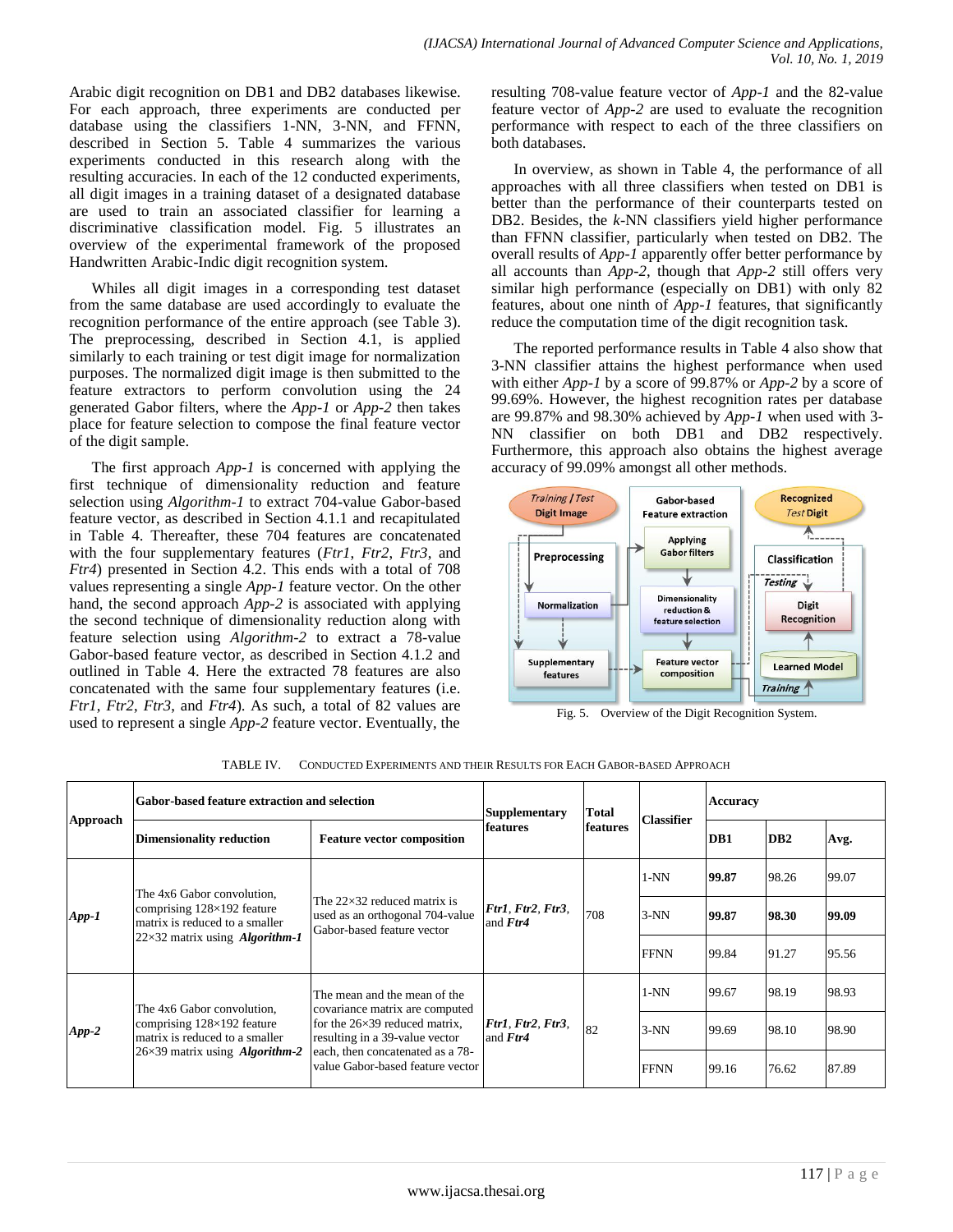Table 5 and Table 6 show the confusion matrices inferred for the best recognition performance on DB1 and DB2 respectively, which achieved using *App-1* with 3-NN.

It is noteworthy that *App-1* attains the same highest accuracy of 99.87% with both 1-NN and 3-NN classifiers when applied on DB1. Hence, only 8 out of 6160 test digit samples are misclassified by each classifier of 1-NN and 3- NN when used with *App-1*. Fig. 6 shows the misclassified test digit samples from DB1 using *App-1* with each of 1-NN and 3-NN respectively. With regard to DB2, 170 out of 10000 digit samples in the test dataset are misclassified using *App-1* with 3-NN, which presents lower accuracy and more errors than what achieved on DB1, since that DB2 is considerably a larger database and consequently consists of a larger number of likely unrecognizable digit samples, as expected.

TABLE V. CONFUSION MATRIX OF THE RECOGNITION PERFORMANCE ON **DB1** USING *APP-1* WITH 3-NN

|              | <b>Predicted digit</b>  |                 |                |                |                |                         |                |                |                  |                  |                |
|--------------|-------------------------|-----------------|----------------|----------------|----------------|-------------------------|----------------|----------------|------------------|------------------|----------------|
|              | #                       | $\bf{0}$        | $\mathbf{1}$   | $\overline{2}$ | 3              | $\overline{\mathbf{4}}$ | 5              | 6              | $\overline{7}$   | 8                | 9              |
|              | $\bf{0}$                | 611             | 1              | $\overline{0}$ | $\overline{0}$ | $\boldsymbol{0}$        |                | $\overline{0}$ | $\overline{c}$   | $\mathbf{0}$     | 1              |
|              | $\mathbf{1}$            | $\vert 0 \vert$ | 616            | $\overline{0}$ | $\mathbf{0}$   | $\overline{0}$          | 0              | 0              | $\overline{0}$   | $\boldsymbol{0}$ | 0              |
|              | $\overline{2}$          | 0               | $\overline{0}$ | 616            | $\overline{0}$ | $\overline{0}$          | $\Omega$       | $\overline{0}$ | $\overline{0}$   | $\overline{0}$   | $\overline{0}$ |
|              | 3                       | $\overline{0}$  | $\overline{0}$ | $\overline{0}$ | 616            | $\overline{0}$          | 0              | $\overline{0}$ | $\overline{0}$   | $\overline{0}$   | $\overline{0}$ |
|              | $\overline{\mathbf{4}}$ | $\overline{0}$  | $\overline{0}$ | $\Omega$       | $\overline{0}$ | 615                     | 1              | $\Omega$       | $\overline{0}$   | $\overline{0}$   | $\Omega$       |
|              | 5                       | $\overline{0}$  | $\overline{0}$ | 1              | $\overline{0}$ | $\overline{0}$          | 615            | $\overline{0}$ | $\overline{0}$   | $\overline{0}$   | $\overline{0}$ |
|              | 6                       | 0               | $\overline{0}$ | $\overline{0}$ | $\overline{0}$ | $\overline{0}$          | 0              | 616            | $\overline{0}$   | $\overline{0}$   | $\overline{0}$ |
|              | $\overline{7}$          | $\vert 0 \vert$ | $\overline{0}$ | $\overline{0}$ | $\overline{0}$ | $\overline{0}$          | $\Omega$       | $\overline{0}$ | 616              | $\bf{0}$         | $\overline{0}$ |
| Actual digit | 8                       | 0               | $\overline{0}$ | $\Omega$       | $\overline{0}$ | $\overline{0}$          | $\Omega$       | $\Omega$       | $\overline{0}$   | 616              | $\overline{0}$ |
|              | 9                       | 0               | 1              | $\overline{0}$ | $\mathbf{0}$   | $\overline{0}$          | $\overline{0}$ | $\overline{0}$ | $\boldsymbol{0}$ | $\mathbf{0}$     | 615            |

TABLE VI. CONFUSION MATRIX OF THE RECOGNITION PERFORMANCE ON **DB2** USING *APP-1* WITH 3-NN

|              | <b>Predicted digit</b>  |                |                |                |                |                         |                |                |                |                |                |
|--------------|-------------------------|----------------|----------------|----------------|----------------|-------------------------|----------------|----------------|----------------|----------------|----------------|
|              | #                       | $\bf{0}$       | $\mathbf{1}$   | $\overline{2}$ | 3              | $\overline{\mathbf{4}}$ | 5              | 6              | $\overline{7}$ | 8              | 9              |
|              | $\bf{0}$                | 919            | 8              | 4              | 1              | 1                       | 59             | $\overline{0}$ | 1              | 3              | $\overline{4}$ |
|              | $\mathbf{1}$            | $\overline{c}$ | 995            | $\overline{c}$ | $\overline{0}$ | $\overline{0}$          | $\overline{0}$ | 0              | $\Omega$       | $\overline{0}$ | 1              |
|              | $\overline{2}$          | 1              | $\overline{0}$ | 997            | $\overline{0}$ | 1                       | 1              | 0              | $\Omega$       | $\overline{0}$ | $\overline{0}$ |
|              | 3                       | 0              | $\overline{c}$ | 14             | 982            | $\overline{0}$          | 0              | 1              | 1              | $\Omega$       | $\overline{0}$ |
|              | $\overline{\mathbf{4}}$ | $\Omega$       | 4              | 6              | $\overline{0}$ | 990                     | $\overline{0}$ | 0              | $\Omega$       | $\overline{0}$ | $\overline{0}$ |
|              | 5                       | 3              | $\overline{0}$ | 8              | $\overline{0}$ | 1                       | 981            | 0              |                | 6              | $\overline{0}$ |
|              | 6                       | $\overline{0}$ | $\overline{c}$ | $\overline{0}$ | $\overline{0}$ | $\overline{0}$          | $\overline{0}$ | 997            | $\overline{0}$ | $\overline{0}$ | 1              |
|              | $\overline{7}$          | 1              | 1              | $\overline{0}$ | $\overline{0}$ | $\overline{0}$          | 3              | 1              | 994            | $\overline{0}$ | $\overline{0}$ |
| Actual digit | 8                       | Ю              | 1              | 1              | $\overline{0}$ | $\overline{0}$          | $\overline{0}$ | 1              | $\theta$       | 996            | 1              |
|              | 9                       | $\overline{0}$ | 12             | $\overline{0}$ | $\overline{0}$ | 4                       | $\overline{0}$ | 4              | $\overline{0}$ | $\mathbf{1}$   | 979            |

A further analysis to the recognition performance and consequent misclassifications caused using the various adopted techniques reveal that DB1 and DB2 contain a number bad and distorted data samples or deformed digit strokes (might be confusing or even unrecognizable by human), which no doubt increases the challenge and produces more classification errors. Fig. 7 shows some examples of such challenging and confusing digit samples.

Digit '0' consistently receives the highest error rates in all conducted experiments. Therefore, it can be observed in Fig. 6 that about 50% to 60% of the misclassified DB1 samples actually belong to digit (or class) '0'. Furthermore, around 48% of DB2 misclassifications are also samples for digit "0". It can be noticed that digit "0" is the only digit in DB2 that is confused with all other digits but digit '6', while it is mostly confused with digit '5' (causing 59 misclassification instances) followed by digit '1' (causing more eight instances), as shown in Table 6.



**(a) Only 8 misclassified DB1 samples (using** *App-1* **& 1-NN)**



Fig. 7. Examples of Challenging Digit Samples.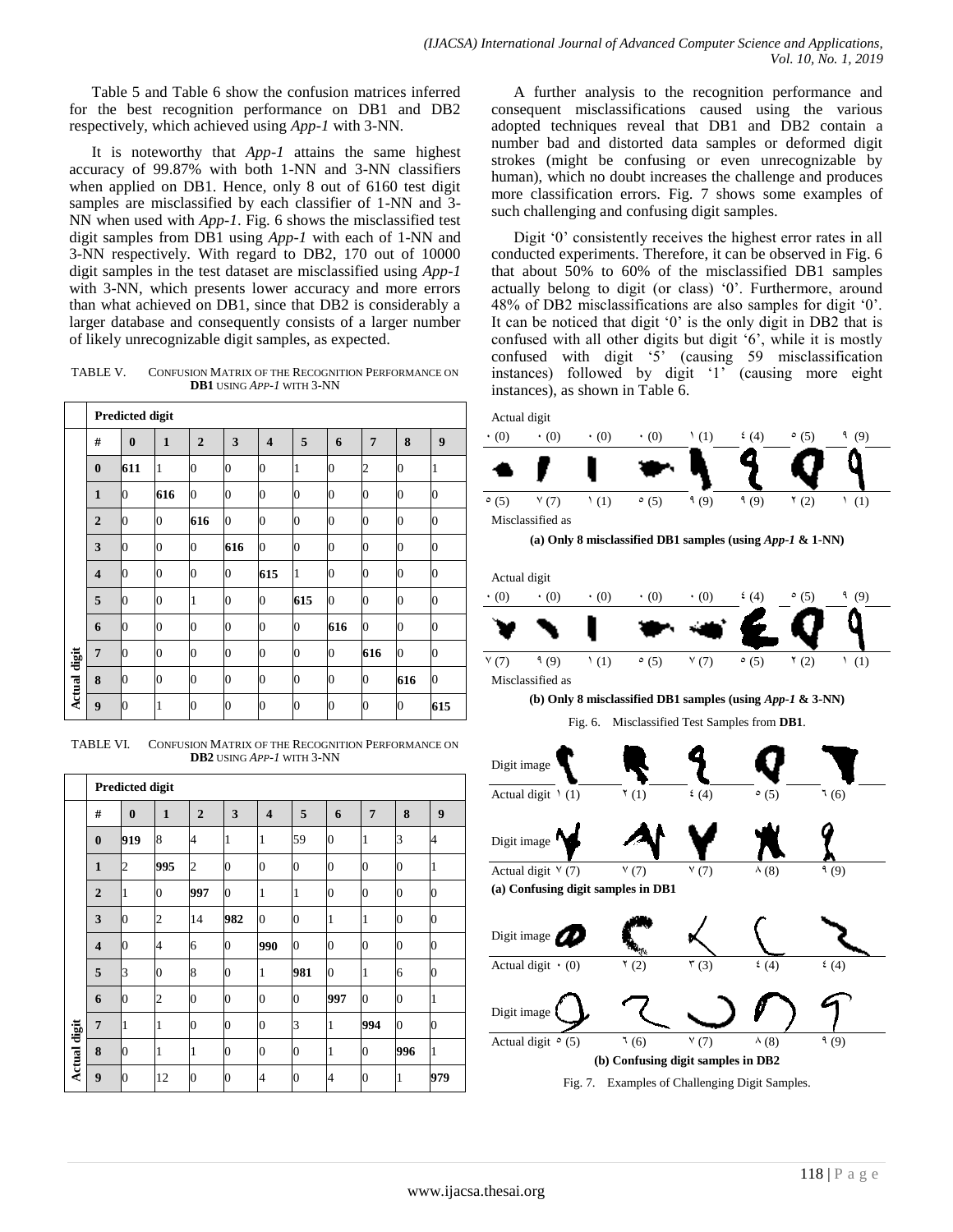This could be justified by the fact that the nature of digit "0" shape in case of Arabic-Indic format, in which it is represented by computer typing/printing as "0" and is typically written by hand as a little dot resulting in a verity of random shapes of that little dot. Such random shapes of digit '0' are more likely in case of fast handwriting, which increases the probability of producing more unintended other digit-alike samples enabling confusion with almost all other digits [18]. This in turn is considered as a major challenge to be confronted by size invariant digit recognition systems.

#### VII.CONCLUSIONS AND DISCUSSIONS

In this work, we propose two Gabor-based approaches *App-1* and *App-2* using different feature subset selection algorithms for Arabic-Indic handwritten digit recognition system. Each approach is examined in turn with three adopted classifiers 1-NN, 3-NN, and FFNN for recognition performance evaluation. For the sake of performance variability assessment, validation, and comparison, these experiments are applied to two different benchmark databases DB1 and DB2.

The obtained performance results show high recognition rates for both proposed approaches ranging from 99.69% to 99.87% as the best achieved accuracies. Regardless of used databases, the *k*-NN classifiers attain higher performance than FFNN classifier in general; and more apparent when tested on DB2.

The overall results of *App-1* obviously offer better performance by all accounts than *App-2*, though that *App-2* still offers very similar high performance (especially on DB1) with only 82 features –about one ninth of *App-1* features– that significantly shorten the complexity time and make *App-2* more suited and functional approach for online handwritten digit recognition systems.

For future, the proposed system handwritten Arabic-Indic digit recognition can be further extended and applied for handwritten Arabic character and text recognition. Furthermore, the same methodology is likely to be enforced with minor modifications in potential typewritten or handwritten OCR systems for other languages.

#### **REFERENCES**

- [1] A. Radaideh and M. S. M. Rahim, "Existing techniques in Arabic characters recognition (ACR)," Journal of Informatics and Mathematical Sciences, vol. 8, no. 5, 2016, pp. 347-360.
- [2] P. Yadav and N. Yadav, "Handwriting recognition system-a review," International Journal of Computer Applications, vol. 114, no. 19, March 2015, pp. 36-40.
- [3] H. Modi and M. Parikh, "A review on optical character recognition techniques," International Journal of Computer Applications, vol. 160, no. 6, 2017, pp. 20-24.
- [4] K. S. Dash, N. B. Puhan, and G. Panda, "Handwritten numeral recognition using non-redundant Stockwell transform and bio-inspired optimal zoning," IET Image Processing, vol. 9, no. 10, 2015, pp. 874- 882.
- [5] M. O. Assayony and S. A. Mahmoud, "An enhanced bag-of-features framework for Arabic handwritten sub-words and digits recognition," Journal of Pattern Recognition and Intelligent Systems, vol. 4, no. 1, 2016, pp. 27-38.
- [6] M. A. Radwan, M. I. Khalil, and H. M. Abbas, "Neural networks pipeline for offline machine printed Arabic OCR," Neural Processing Letters, vol. 48, no. 2, 2018, pp. 769-787.
- [7] A. Zaafouri, M. Sayadi, and F. Fnaiech, "A vision approach for expiry date recognition using stretched Gabor features," The International Arab Journal of Information Technology, vol. 12, no. 5, 2015, pp. 448-455.
- [8] N. Karayiannis and S. Behnke, "New radial basis neural networks and their application in a large-scale handwritten digit recognition problem," in Recent advances in artificial neural networks: CRC Press, 2018, pp.61-116.
- [9] C. Kaensar, "Analysis on the parameter of back propagation algorithm with three weight adjustment structure for hand written digit recognition," in 10th International Conference on Service Systems and Service Management (ICSSSM), 2013, pp. 18-22: IEEE.
- [10] C. Kaensar, "A comparative study on handwriting digit recognition classifier using neural network, support vector machine and k-nearest neighbor," in 9th International Conference on Computing and Information Technology (IC2IT), 2013, pp. 155-163: Springer.
- [11] E. Tuba, M. Tuba, and D. Simian, "Handwritten digit recognition by support vector machine optimized by bat algorithm," in 24th Conference on Computer Graphics, Visualization and Computer Vision (WSCG), 2016, pp. 369-375.
- [12] T. N. Do and N. K. Pham, "Handwritten digit recognition using GIST descriptors and random oblique decision trees," in Some Current Advanced Researches on Information and Computer Science in Vietnam: Springer, 2015.
- [13] S. Arya, I. Chhabra, and G. S. Lehal, "Recognition of Devnagari numerals using Gabor filter," Indian Journal of Science and Technology, vol. 8, no. 27, 2015, pp. 1-6.
- [14] Q. Abbas, W. H. Bangyal, and J. Ahmad, "Analysis of learning rate using BP algorithm for hand written digit recognition application," in International Conference on Information and Emerging Technologies (ICIET), 2010: IEEE.
- [15] H. Alamri, C. L. He, and C. Y. Suen, "A new approach for segmentation and recognition of Arabic handwritten touching numeral pairs," in International Conference on Computer Analysis of Images and Patterns, 2009, pp. 165-172: Springer.
- [16] M. Kherallah, A. Elbaati, H. E. Abed, and A. M. Alimi, "The on/off (LMCA) dual Arabic handwriting database," in Proceedings of the 11th International Conference on Frontiers in Handwriting Recognition, 2008.
- [17] I. A. Doush, F. Alkhateeb, and A. H. Gharaibeh, "A novel Arabic OCR post-processing using rule-based and word context techniques," International Journal on Document Analysis and Recognition (IJDAR), vol. 21, no. 1-2, 2018, pp. 77-89.
- [18] S. Abdleazeem and E. El-Sherif, "Arabic handwritten digit recognition," International Journal of Document Analysis and Recognition (IJDAR), vol. 11, no. 3, 2008, pp. 127-141.
- [19] A. Ashiquzzaman and A. K. Tushar, "Handwritten Arabic numeral recognition using deep learning neural networks," IEEE International Conference on Imaging, Vision & Pattern Recognition (icIVPR), 2017.
- [20] A. Lawgali, "Handwritten digit recognition based on DWT and DCT," International Journal of Database Theory and Application, vol. 8, no. 5, 2015, pp. 215-222.
- [21] E. A. El-Sherif and S. Abdelazeem, "A two-stage system for Arabic handwritten digit recognition tested on a new large database," in Artificial Intelligence and Pattern Recognition, 2007, pp. 237-242.
- [22] S. Mahmoud, "Recognition of writer-independent off-line handwritten Arabic (Indian) numerals using hidden Markov models," Signal Processing, vol. 88, no. 4, 2008, pp. 844-857.
- [23] M. Ramzan et al., "A survey on using neural network based algorithms for hand written digit recognition," International Journal of Advanced Computer Science and Applications, vol. 9, no. 9, 2018, pp. 519-528.
- [24] S. Naz, S. B. Ahmed, R. Ahmad, and M. I. Razzak, "Arabic script based digit recognition systems," in International Conference on Recent Advances in Computer Systems (RACS), 2016, pp. 67-73.